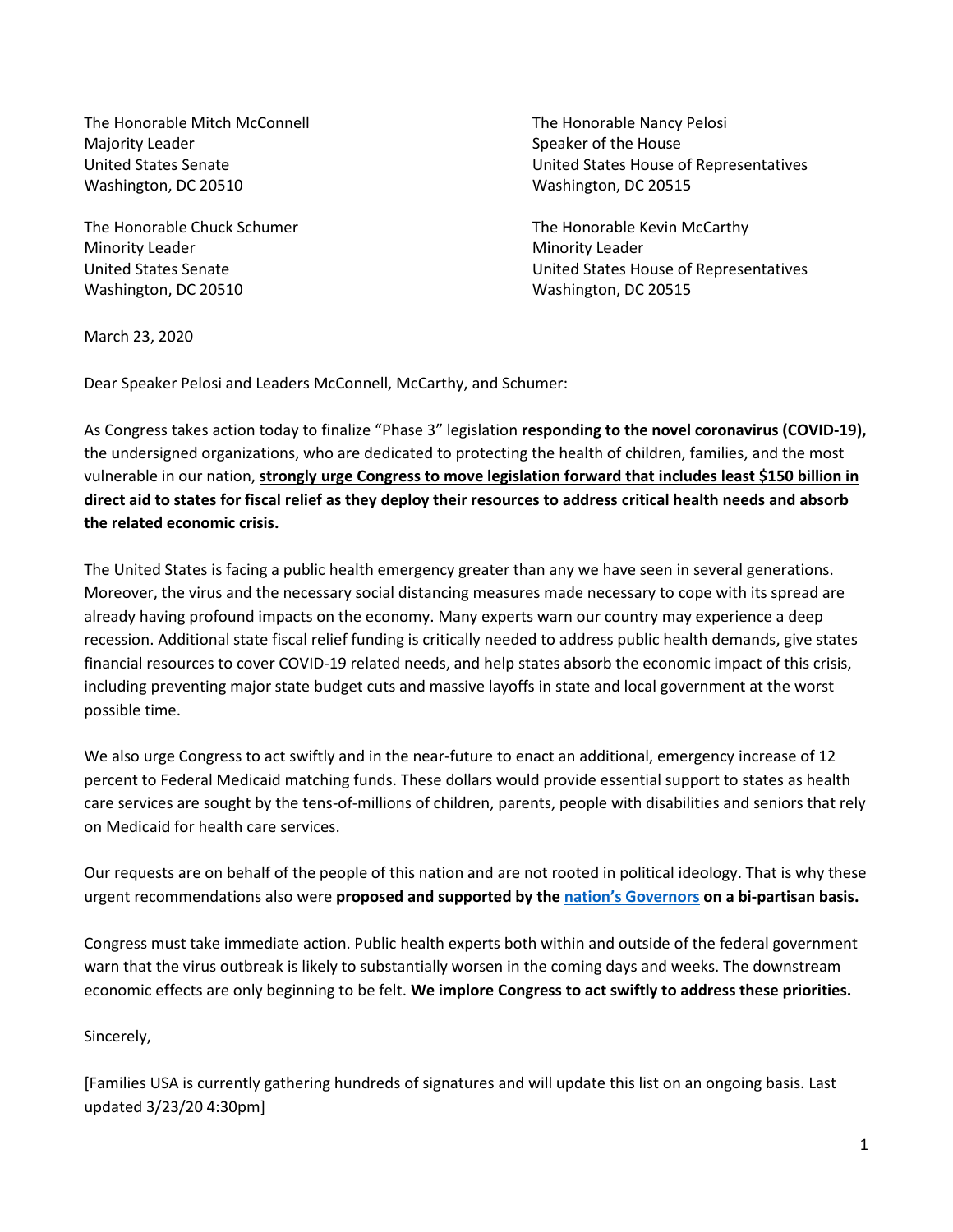## **National Groups**

Families USA 1,000 Days AFSCME American Art Therapy Association American Association for Geriatric Psychiatry American Association for Marriage and Family Therapy American Association on Health and Disability American Cancer Society Cancer Action Network American Diabetes Association American Foundation for Suicide Prevention American Kidney Fund American Lung Association American Muslim Health Professionals American Psychological Association American Public Health Association Association for Ambulatory Behavioral Healthcare Association for Community Affiliated Plans Association of Asian Pacific Community Health Organizations Autism Society of America Bazelon Center for Mental Health Law Benefits Data Trust Center for Law and Social Policy (CLASP) Center for Public Representation Center for Medicare Advocacy Center for the Study of Social Policy Children's Defense Fund Coalition on Human Needs Coalition on Positive Health Empowerment Community Catalyst Congregation of Our Lady of Charity of the Good Shepherd, U.S. Provinces Cystic Fibrosis Foundation Epilepsy Foundation Faces & Voices of Recovery Family Centered Treatment Foundation First Focus Campaign for Children GLMA: Health Professionals Advancing LGBTQ Equality Global Alliance for Behavioral Health and Social **Justice** 

GO2 Foundation for Lung Cancer Health Care for America Now Health Leads Hemophilia Federation of America Human Rights Campaign International Union, United Automobile, Aerospace & Agricultural Implement Workers of America (UAW) Justice in Aging Lakeshore Foundation LeadingAge Leukemia & Lymphoma Society Lupus and Allied Diseases Association, Inc. March of Dimes Muscular Dystrophy Association **NAACP** National Alliance of State & Territorial AIDS Directors (NASTAD) National Advocacy Center of the Sisters of the Good Shepherd National Alliance on Mental Illness National Association for Children's Behavioral Health National Association for Rural Mental Health (NARMH) National Association of Area Agencies on Aging National Association of Councils on Developmental **Disabilities** National Association of County Behavioral Health & Developmental Disability Directors National Association of Free and Charitable Clinics National Birth Equity Collaborative National Black Child Development Institute National Center for Transgender Equality National Center on Adoption and Permanency National Coalition for Cancer Survivorship National Consumers League National Council for Behavioral Health National Council of Gray Panthers Networks National Council of Jewish Women National Disability Rights Network National Eating Disorders Association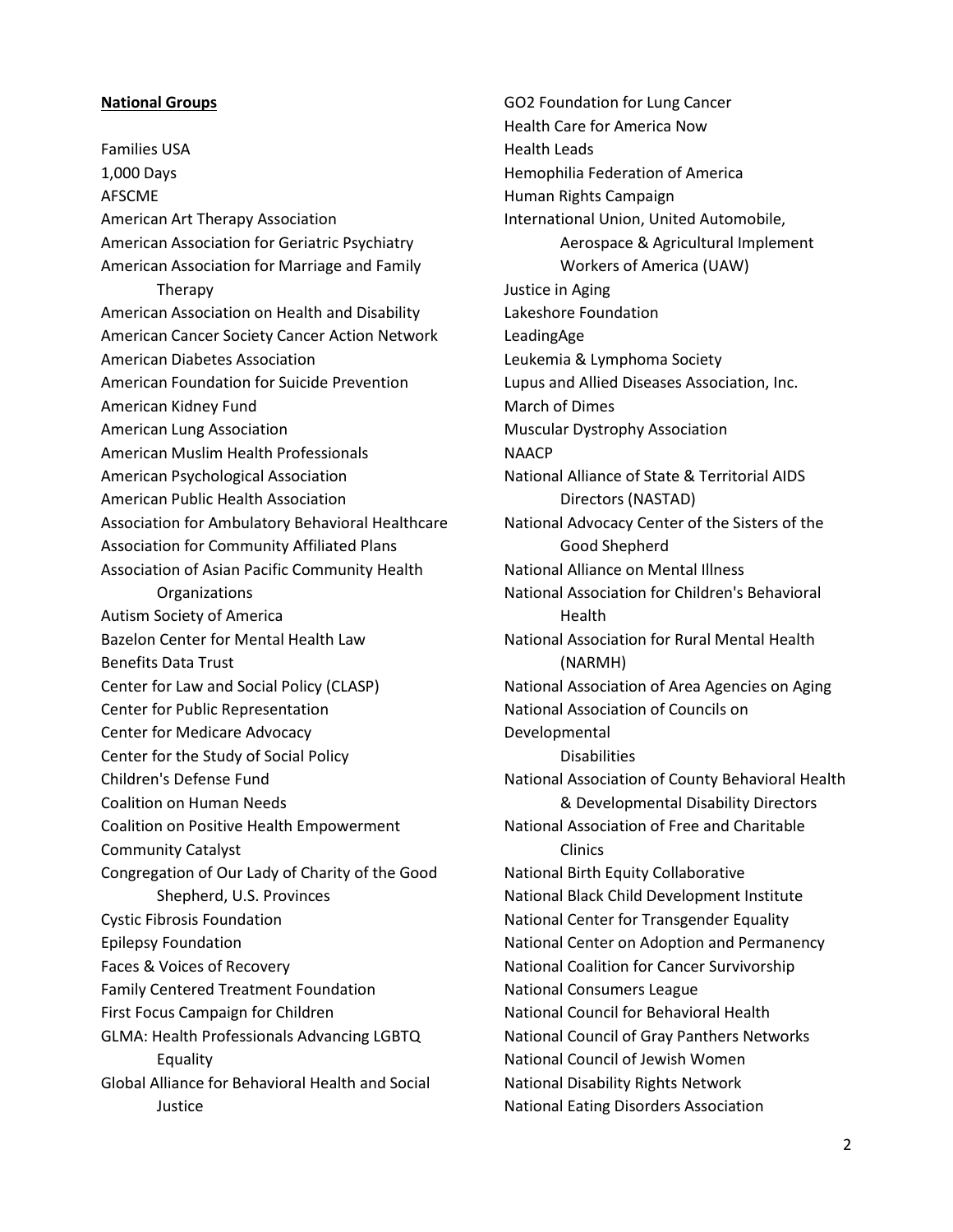National Employment Law Project National Federation of Families for Children's Mental Health National Health Law Program National Hemophilia Foundation National Multiple Sclerosis Society National Partnership for Women & Families National Register of Health Service Psychologists National Respite Coalition National WIC Association National Women's Health Network National Women's Law Center NETWORK Lobby for Catholic Social Justice Not Dead Yet Physicians for Reproductive Health Planned Parenthood Federation of America Postpartum Support International Power to Decide Prevent Blindness Provincial Council Clerics of St. Viator Public Advocacy for Kids (PAK) Raising Women's Voices for the Health Care We Need **RESULTS** Service Employees International Union (SEIU) SMART Recovery Society for Public Health Education Starr Commonwealth Susan G. Komen The AIDS Institute The Arc of the United States The Leadership Conference on Civil and Human Rights The National Alliance to Advance Adolescent Health Treatment Communities of America Triage Cancer United Way Worldwide Young Invincibles Youth Villages

## **State Groups**

**Alabama** Vietnamese Initiative to Empower Communities

**Alaska** Alaska Children's Trust

# **Arkansas**

Arkansas Advocates for Children and Families Sources, Inc

## **California**

California Consortium of Addiction Programs & Professionals California Pan-Ethnic Health Network Centro Binacional para el Desarrollo Indigena Oaxaqueño CRLA Foundation Family Care Network, Inc. Maternal and Child Health Access VISION Y COMPROMISO WestCoast Children's Clinic Congress of California Seniors Street Level Health Project

### **Colorado**

Center for Health Progress Colorado Children's Campaign Colorado Consumer Health Initiative The Consortium

#### **Connecticut**

Universal Health Care Foundation of Connecticut

#### **Florida**

Catalyst Miami Inc. Farmworker's Self-Help Florida Center for Fiscal and Economic Policy Greater Tampa Bay Oral Health Coalition North Florida Educational Development Corporation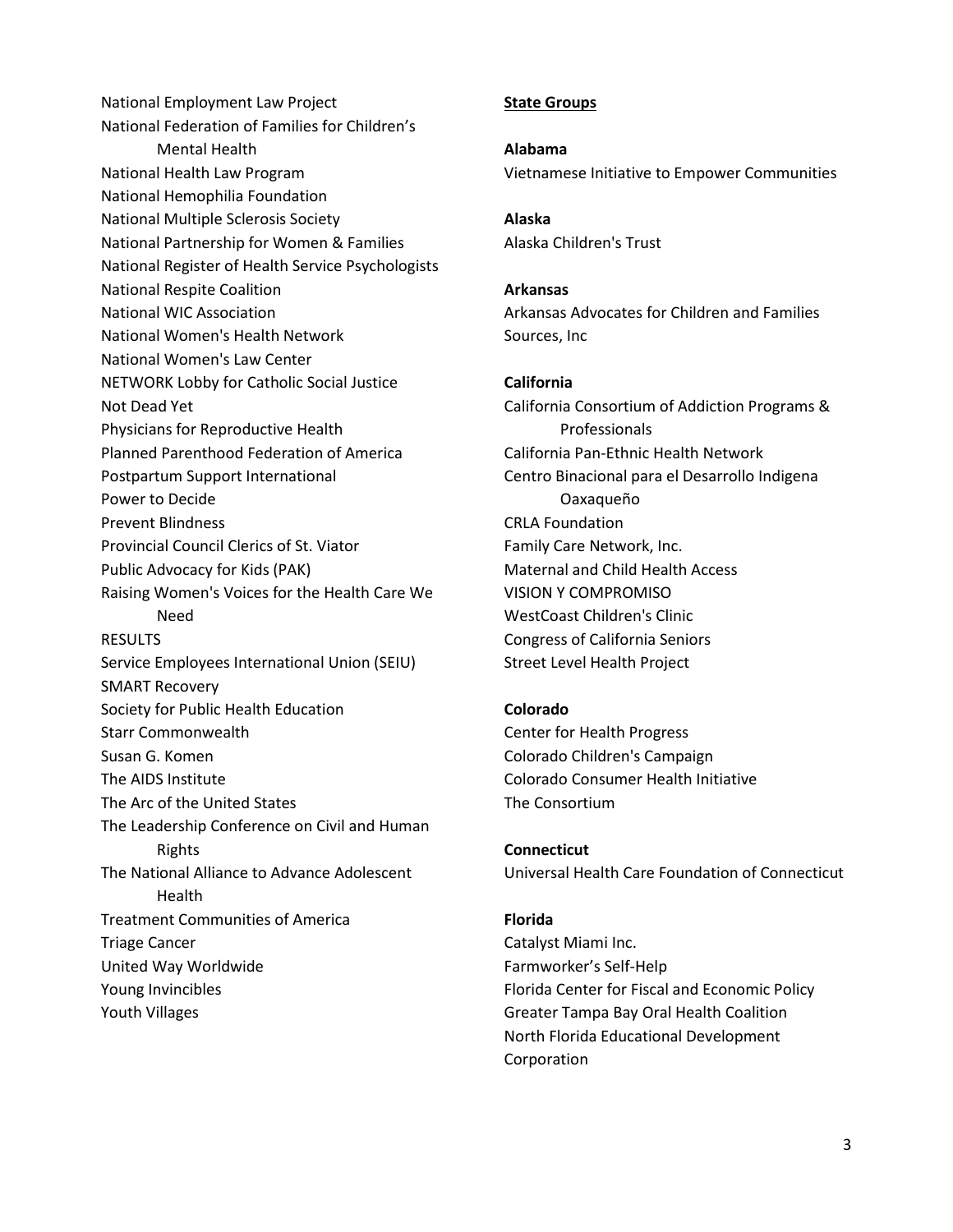**Idaho** Idaho Oral Health Alliance

**Illinois** Heartland Alliance Illinois Association of Behavioral Health Indivisible Illinois Legal Council for Health Justice Protect Our Care Illinois

**Kentucky** Kentucky Voices for Health

**Louisiana** Disability Rights Louisiana Lawyer's Reentry Consulting

**Maryland** Maryland Citizens' Health Initiative

**Massachusetts** Massachusetts Law Reform Institute

#### **Michigan**

Michigan Council for Maternal and Child Health Michigan League for Public Policy TrueNorth Community Services

**Minnesota** Let's Smile, Inc. Minnesota Oral Health Coalition

**Mississippi** Mississippi Health Advocacy Program

**Missouri** Empower Missouri

**Nebraska** Children's Hospital & Medical Center Nebraska Appleseed

**Nevada** Immunize Nevada **New Jersey** New Jersey Association of Mental Health and Addiction Agencies, Inc. New Jersey Policy Perspective

**New York** Families Together in New York State Federation of Protestant Welfare Agencies, Inc.

**North Carolina** Goldsboro Pediatrics, PA

**Oklahoma** Oklahoma Policy Institute

**Pennsylvania** Pennsylvania Council of Churches

**South Carolina** SC Appleseed Legal Justice Center

**Tennessee** League of Women Voters of Nashville Tennessee Justice Center

# **Texas**

Center for Public Policy Priorities Children's Defense Fund – Texas Coalition of Texans with Disabilities National Association of Social Workers - Texas Chapter Texans Care for Children

**Utah** Epilepsy Foundation Utah Utah Health Policy Project Voices for Utah Children

**Virginia** Virginia Organizing